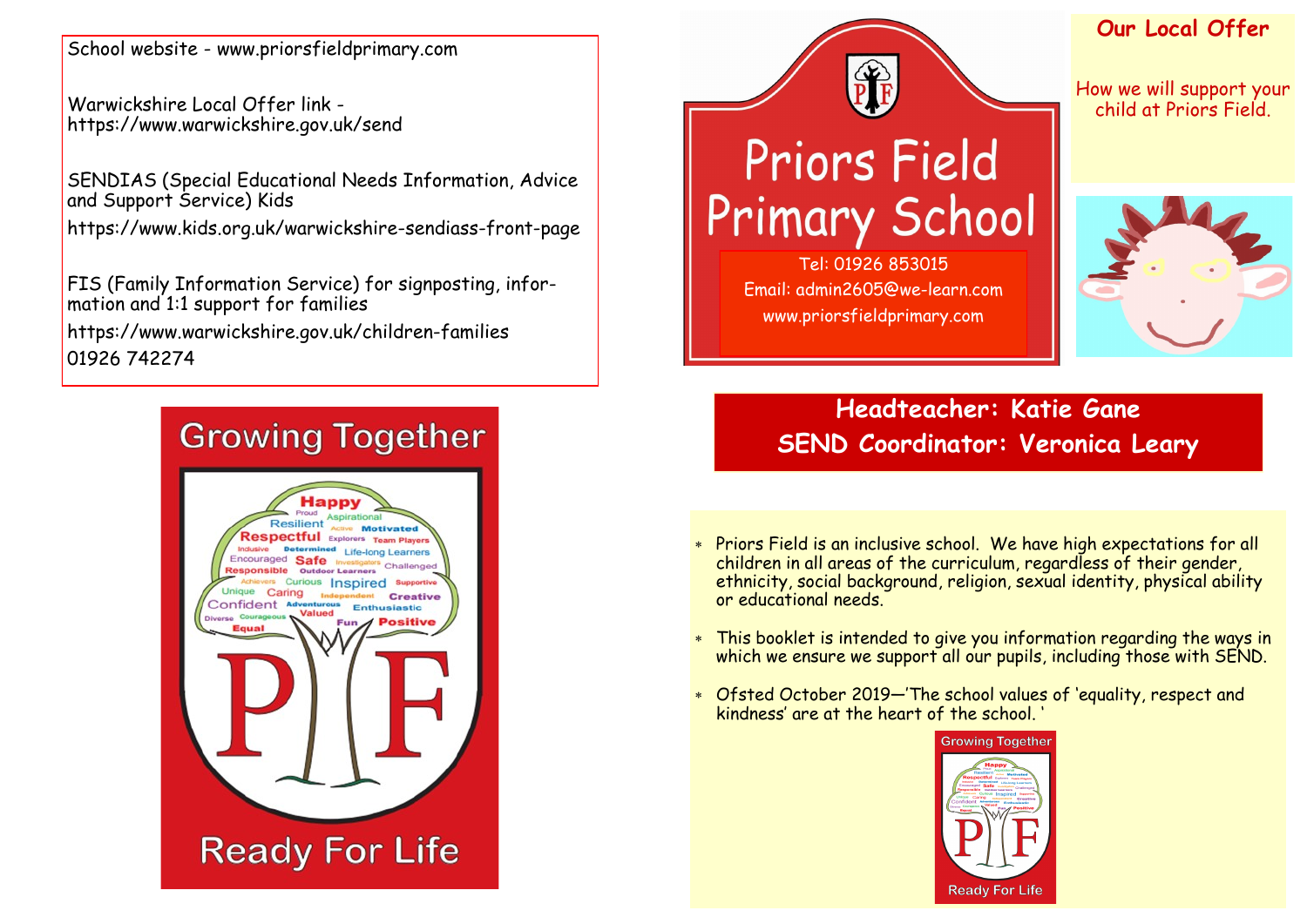## **What does Priors Field offer EVERY child?**

- **High quality teaching**: highly focused lessons designed with clear objectives; high demands of pupil involvement and engagement with their learning; high levels of interaction for all pupils; appropriate use of teacher questioning, with regular opportunities for pupils to talk both individually and in groups; an expectation that pupils will accept responsibility for their own learning and work independently; regular use of encouragement and authentic recognition and praise to engage and motivate pupils.
- **Experienced, well trained teachers and teaching staff with cpd reactive to children's needs i.e sensory, attachment, PDA, Act for Autism and Emotion Coaching most recently.**
- **Three Designated Safeguarding Lead personnel and one Safeguarding Governor. (Using the CPOMS system)**
- **Close relationships with parents**
- **A proactive and effective Governing Body** who hold the school to account and monitor progress of all groups of learners.
- **'A colourful, bright, welcoming learning environment'** (a direct quote from one of our teaching staff!)
- **Visual aids** e. g. visual timetable, tactile resources, adaptations as necessary.
- **Resources** e. g. word mats, number squares, computing programs etc.
- **Supportive Literacy Environment** e. g. displays of phonemes and tricky words, writing frames, grammar, maths and English interactive displays etc.
- **Extensive grounds for both sporting activities and environmental study—Forest School approach to outdoor learning.**
- **A creative focus on our curriculum,** for example our regular 'Art Days' , DT days, our annual Art Exhibition and regular opportunities for children to perform.
- **An inviting library** which is used regularly.
- **A high standard of computing provision** with a dedicated Computing Suite , interactive whiteboards in each classroom and a bank of tablets and laptops.
- **Online digital content** for home and school e. g. Padlets, website.
- **A well resourced cookery and art area**
- **Extra Curricular opportunities** during and outside the school day. Rainbow Club for before/after school provision.
- **Regular Home Learning** to practice skills with increasing independence

#### **How are the staff in school helped to work with children with SEND?**

- SENDCO available in school—in school support.( Both informally and through staff meetings/training days)
- Whole staff expertise—teachers and teaching assistants.
- Specialist school liaison, visits, reports and advice and training for all staff .
- Close links with parents/home school liaison.

## **How do you measure the progress of my child?**

- Daily lesson evaluations.
- Regular tracking/Pupil Progress meetings half termly.
- Formal assessment tests
- Baseline in Early Years by half term.
- End of Key Stage targets to measure individual progress termly.
- Home/school communication.
- Annual reports information.
- Outside agency assessment results.
- Setting individual targets shared with parents.

#### **How do you support my child through transition?**

- Parent transition meeting and booklets.
- Pupil transition days.
- **If appropriate**, extra visits set up to new school/class.
- Transition 'passports'
- Parent/school staff/new school SENDCO meeting open communication.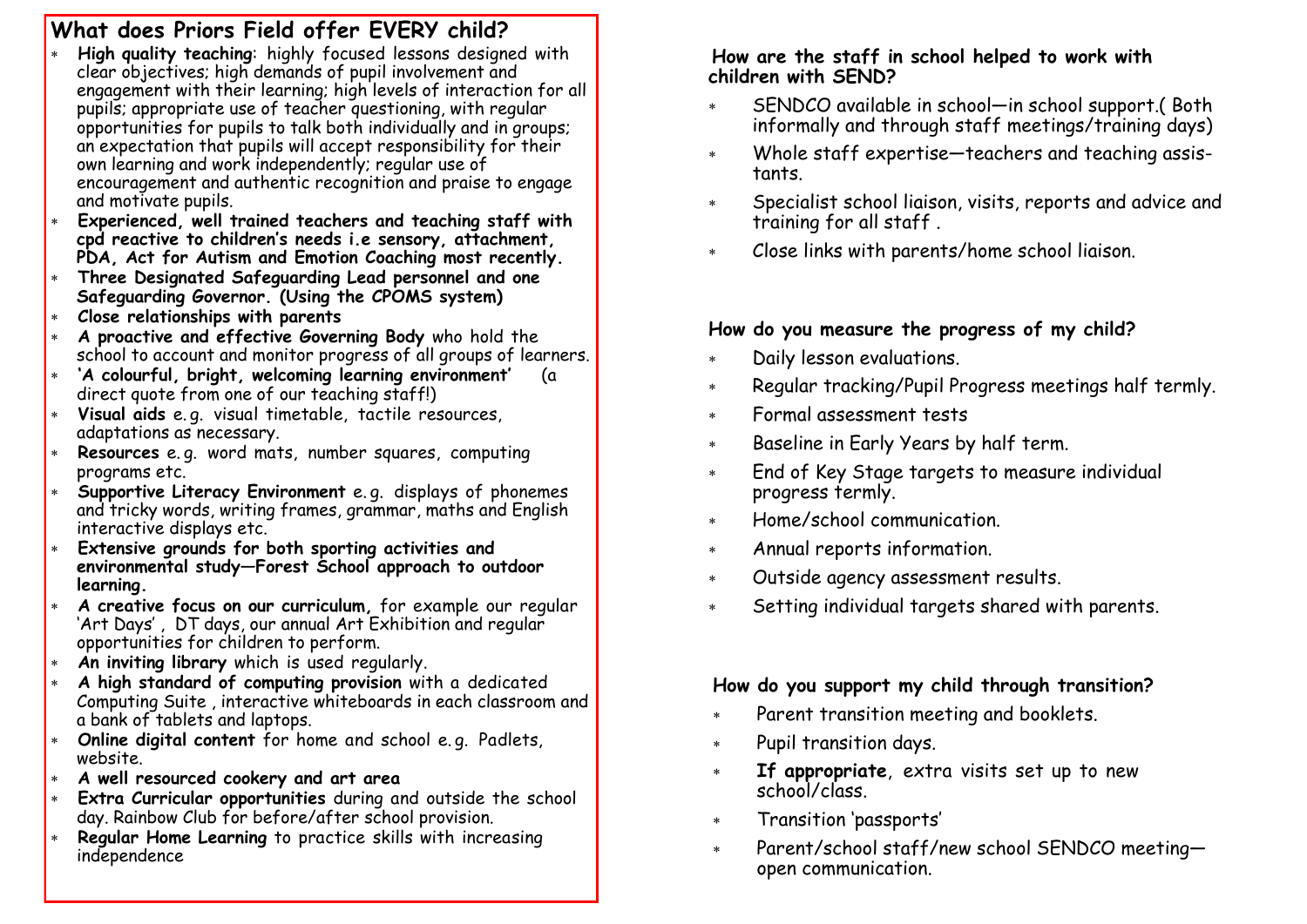#### **How can I let the school know that I am concerned about my child's progress in school?**

- Arrange meeting with class teacher/SENDCO/Deputy/Head Teacher.
- Email admin.
- \* Reply to Annual report.
- Parent/teacher termly meetings.

#### **How will the school let me know if they have any concerns about my child's learning in school?**

- Informal meetings with class teacher on progress.
- Formally arranged meetings with class teacher.
- Annual report.
- Home/School communication books.

#### **Who are the other people who are involved in providing services to children with SEND in the school?**

- SENDCO—Veronica Leary
- Teaching Assistant—Sally Smith
- Educational Psychologist
- Speech and Language department
- CAMHS
- Occupational therapy/Physiotherapy—local authority service.
- Access to charity groups i.e bereavement counselling.
- Send Supported– specialist advice for Autism, language, learning, Dyslexia and Social, Emotional and Mental Health individual needs.
- Snowford Grange Counselling Service





## **Parents say**

"Priors Field has a thorough, proactive and positive approach to SEND provision."

"This is a special place where all children are valued and can flourish.'

**Children say** (in answer to the question 'How does coming to Priors Field help us make progress?')

"We work as a team."

- "School trips let us learn in a practical way."
- "We get feedback from the teachers to help us make progress."

"We manage our distractions to learn more."

"Priors Field has taught me the do's and don'ts of life."

"We are helped to do the best we can."

#### **Ofsted say (October 2019)**

'Teachers know and understand each pupil. They make sure that all pupils, including those with SEND do well.'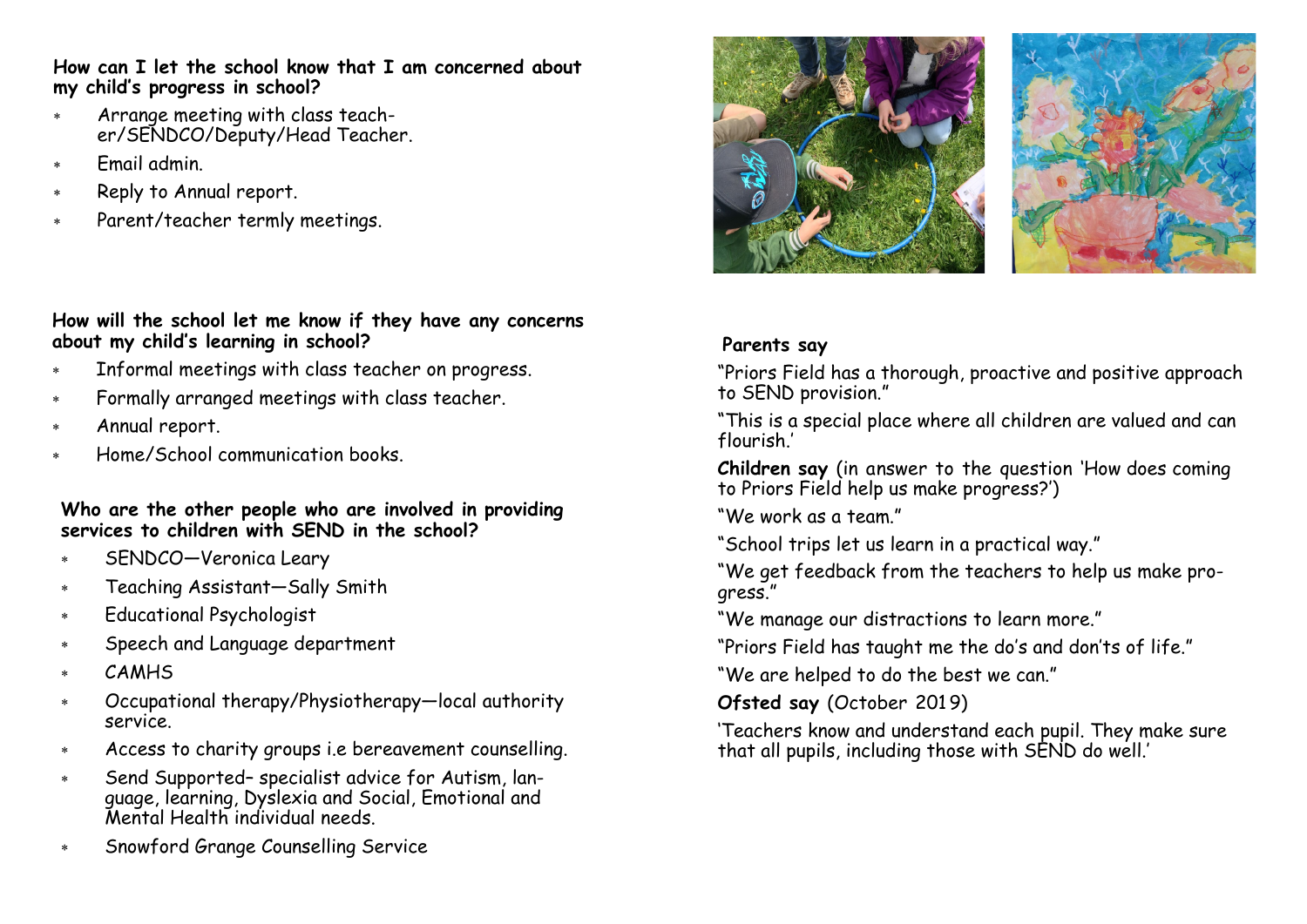#### **Who are the best people to talk to at Priors Field about my child's difficulties with learning/Special Educational Needs or Disability (SEND)?**

- Class Teacher
- Special Educational Needs Coordinator (SENDCO): Veronica Leary
- Headteacher: Katie Gane
- SEND Governor: Stuart Greenwood

#### **What does the school offer to pupils with additional needs?**

Your child's needs may fall into one or more of the following categories:

- **Communication and Interaction** —Autistic Spectrum Condition and speech, language and communication needs
- **Cognition and Learning –**moderate learning needs and severe difficulties
- **Social, Emotional and Mental Health Difficulties** —social needs, emotional health, well being difficulties
- **Sensory and/or Physical Needs**  Hearing Impairment, visual impairment, sensory impairment and physical disability

We also support children who have a need that is '**additional to and different from'** the needs of other pupils e.g. pupils with an additional language (EAL); children in care (CLA and previously CPLA) children adopted from care; traveller pupils; refugee and asylum seekers; minority ethnic and faith groups; young carers; pupils at risk of exclusion; children from Service families.

#### **Needs additional to and different from other children**

Priors Field provides:

- A SENDCO
- A whole school SEND Policy
- Staff First Aiders/Paediatric First Aider.
- Child friendly and additional needs based plans with SMART targets/visual child targets using tree vision
- Differentiated lesson planning to address identified needs
- Small group support/One to one support if appropriate
- Visual timetables
- Liaison with outside agencies i.e School Health/Compass
- 'Me' Club/Forest school approach /Vision Support Service
- Social Story Groups
- Appropriate computing programs and resources
- A named SEND Governor Stuart Greenwood
- Regular Pupil Progress Meetings to review progress and plan next steps for all our vulnerable learners.
- Outdoor provision areas.
- Sharing of language/environment.
- Specialist resources.
- Ethnic minority and Traveller Achievement Service (EMTAS) Involvement. (Nelly Cain)
- Early Help run by school representative as lead.
- Referrals for EHC plan (SEND Leader)
- We have arrangements to apply for top up funding for high needs as appropriate. (SEND Leader)
- Transitional resources/arrangements—between key stages/schools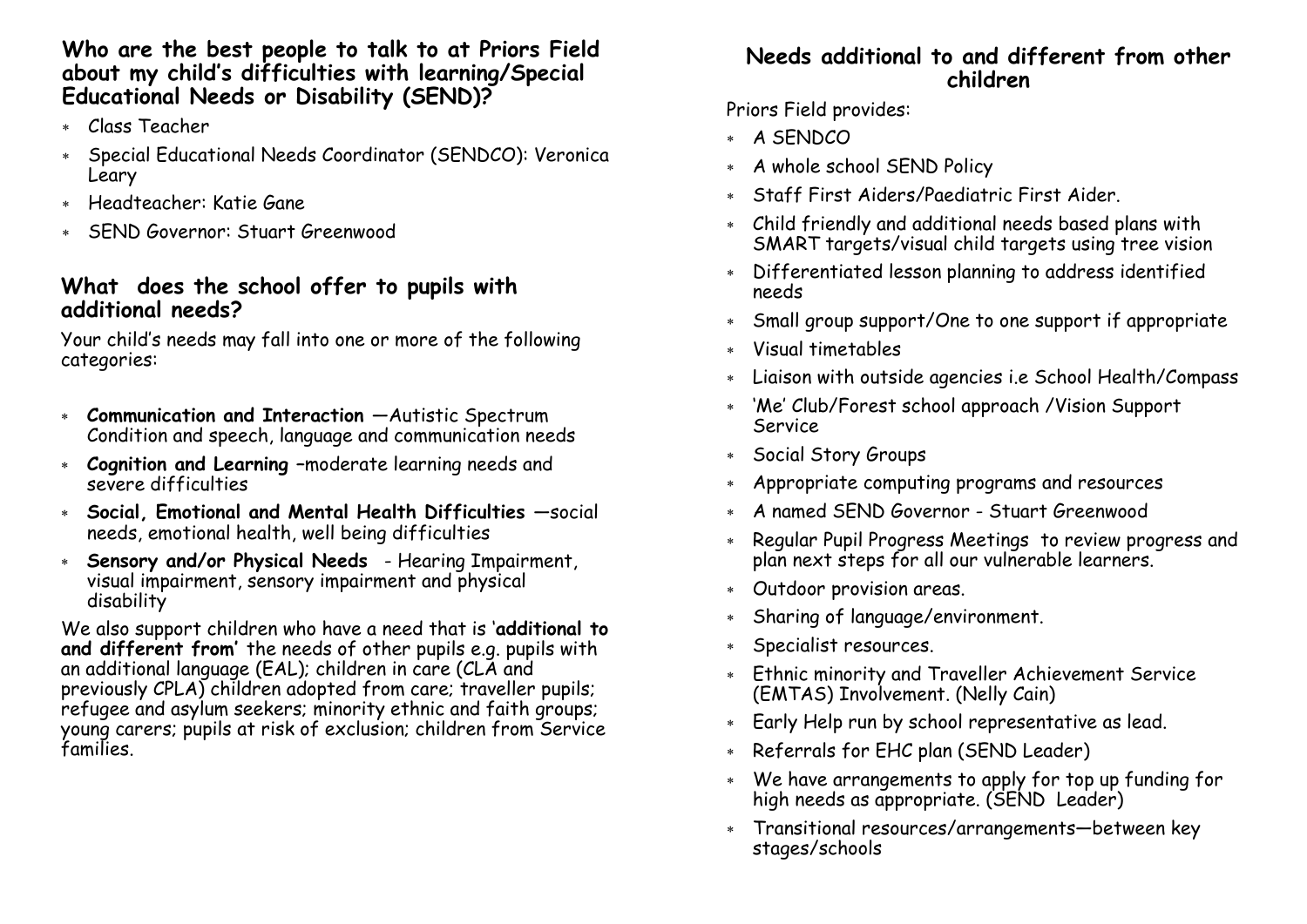## **Sensory and Physical**

Priors Field provides:

- A SENDCO
- A whole school SEND Policy
- Staff First Aiders/Paediatric First Aider.
- Child friendly and needs based plans with SMART targets/Care plans.
- The school works hard to ensure parent/carers are able to work in partnership with them to support their children.
- Differentiated lesson planning to address identified needs
- Small group support/One to one support if appropriate to increase pupil success and independence.
- Visual timetables
- Liaison with outside agencies– advice and guidance sought and implemented to respond to pupils with significant needs—i.e. understand significant medical needs/medicine administration. CAMHS.
- Sensory resources/sensory diet/training.
- 'Me' Club trained staff
- Adventure Play facilities
- Appropriate computing programs and resources
- A named SEND Governor Stuart Greenwood
- \* Regular Pupil Progress Meetings to review progress and plan next steps for all our vulnerable learners.
- Accessibility plan and policy.
- Disabled access/facilities on site.
- OT support/COMP
- Support and advice from the Vision Support Service

# Priors Field provides:

- \* A SENDCO
- A whole school SEND Policy—updated July 2021
- Child friendly and needs based plans with SMART targets/transition passports/ pastoral plans
- Differentiated lesson planning to address identified needs
- Small group support
- One to one support if appropriate
- Visual timetables
- Liaison with outside agencies—including SEND Supported , Educational Psychologist, Speech and Language, Snowford Grange Counselling Service.
- Sensory resources/quiet areas
- 'Me' Club trained staff
- Social Story Groups
- Appropriate computing programs and resources
- A named SEND Governor Stuart Greenwood
- \* Regular Pupil Progress Meetings to review progress and plan next steps for all our vulnerable learners.
- A Forest School approach
- Individual trackers for progress/attainment and evaluating provision termly
- Lunchtime provision—supported play and activities groups
- COGs group

# **Communication and Interaction**